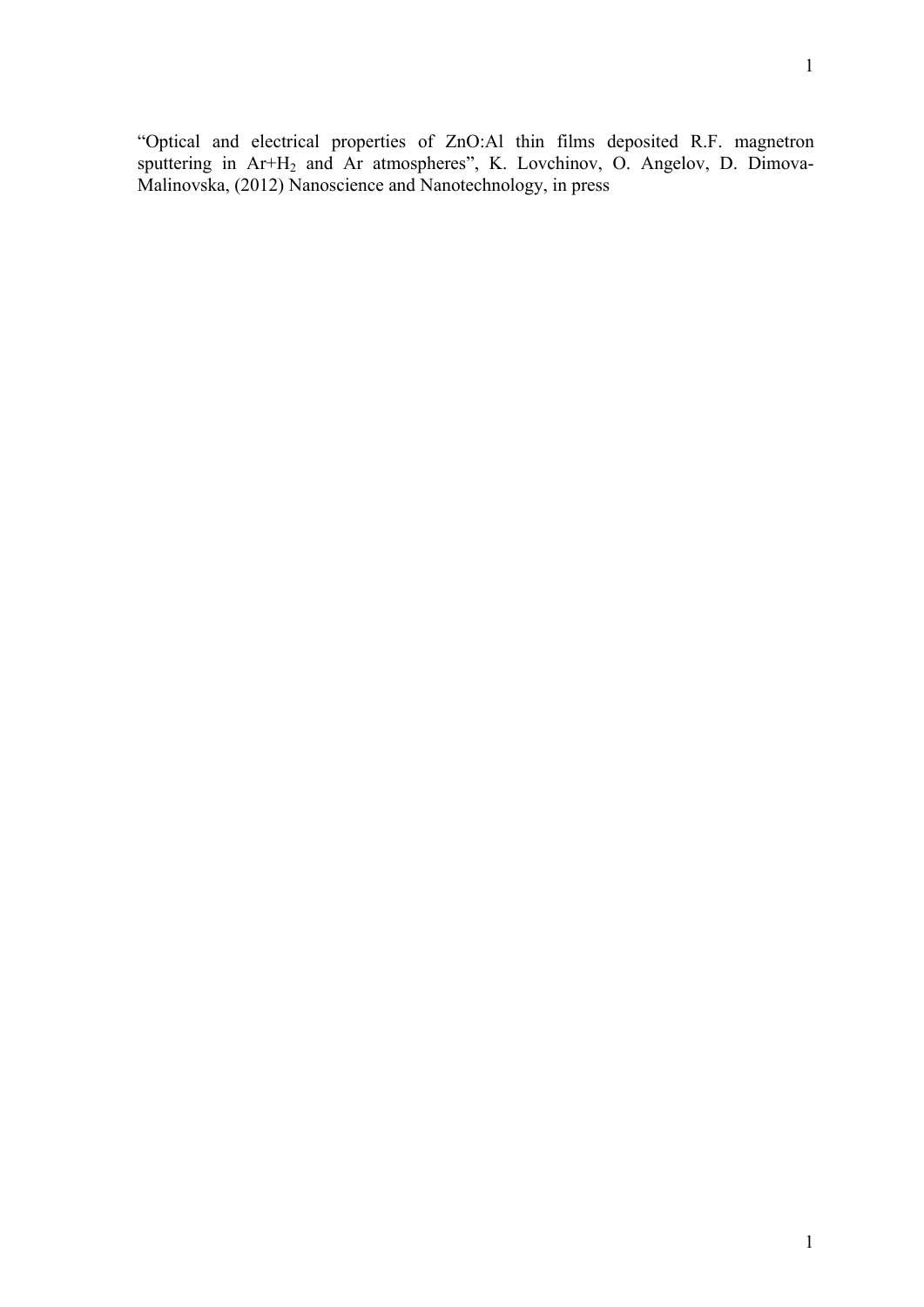## **OPTICAL AND ELECTRICAL PROPERTIES OF ZnO:Al THIN FILMS DEPOSITED BY RF MAGNETRON SPUTTERING IN Ar+H2 AND Ar ATMOSPHERES**

K. Lovchinov\* , O. Angelov and D. Dimova-Malinovska

## *Central Laboratory for Solar Energy and New Energy Sources, Bulgarian Academy of Sciences, 72 Tsarigradsko Chaussee, Blvd., 1784 Sofia, Bulgaria*

**Abstract:** Optical and electrical properties of hydrogenated (ZnO:Al:H) and unhydrogenated (ZnO:Al) zinc oxide doped with Al thin films deposited by r.f. magnetron sputtering of sintered target (ZnO  $98wt% + AbO<sub>3</sub>$  2 wt  $\%$ ) in Ar+H<sub>2</sub> and Ar atmospheres at different substrate temperatures. T<sub>s</sub>, are studied. The values of the optical band gap of both kinds of films are in the same range between 3.49 and 3.58 eV. The resistivity, ρ, is in the range of 1.6-3.0 mΩ.cm (ZnO:Al:H) and 2.8-7.8 mΩ.cm (ZnO:Al). The influence of hydrogen on the optical and electrical characteristics of the obtained ZnO:Al thin films is discussed.

Keywords: magnetron sputtering, transparent conductive oxides

<sup>\*</sup>E-mail for correspondence  $-\frac{low4(2)abv.bg}{low4}$ 

## **1. Introduction**

Recently the transparent conductive oxides with their variety of application in the electronic devices are object of different scientific studies. Their exploration has the aim improvement of oxides optical and electrical characteristics [1], achievement of doping [2], compatibility with the characteristics of the expensive ITO [3]. Al is a donor impurity and reduces the resistivity of ZnO. Thin films of ZnO:Al are widely used in different electronic devices as solar cells [4], gas sensors [5], transparent transistors [6], etc. Among the methods of preparation of thin ZnO:Al films, the r.f. magnetron sputtering has advantages: possibility for large area of deposited films with good uniformity of the thickness, low substrate deposition temperature, good density and adhesion to substrate. At the same time the thin film properties are very sensitive to the parameters of deposition and their control. The developed density function theory and total energy calculation [7] demonstrate the possibility of formation of shallow donors through hydrogen incorporation in ZnO to improve the conductivity of the ZnO thin films.

 In this paper the results on the optical and electrical properties of hydrogenated (ZnO:Al:H) and unhydrogenated (ZnO:Al) zinc oxide doped with Al thin films deposited by r.f. magnetron sputtering of sintered ceramic target  $(ZnO 98wt\% + Al_2O_3 2wt\%)$  in Ar+H<sub>2</sub> and Ar atmospheres at different substrate temperatures,  $T_s$ , are reported.

## **2. Experimental**

The ZnO:Al:H and ZnO:Al films are deposited by r.f. sputtering of sintered (ZnO 98 wt  $\%$  + Al<sub>2</sub>O<sub>3</sub> 2 wt  $\%$ ) target (100 mm in diameter) in Ar (0.7 Pa)+H<sub>2</sub> (0.03 Pa) and Ar (0.7 Pa) atmospheres. Before deposition the substrates are ultrasonically cleaned in  $H_2O_2 + H_2SO_4$  (1:1) solution and de-ionized water. The deposition of ZnO:Al:H films is performed without heating (WH) of substrates and with heating between  $80 - 150^{\circ}$ C. The r.f. sputtering power, Ps, is 150 W. The film thickness is between 150-200 nm.

 The reflectance and transmittance spectra of the films are measured by Schimadzu 3100 spectrophotometer in the range of 300-1800 nm. The spectral dependence of the coefficient of absorption is calculated for direct interband transitions. The films thickness is measured by profilometer "Talystep". The surface resistance of the films is measured by a four point probe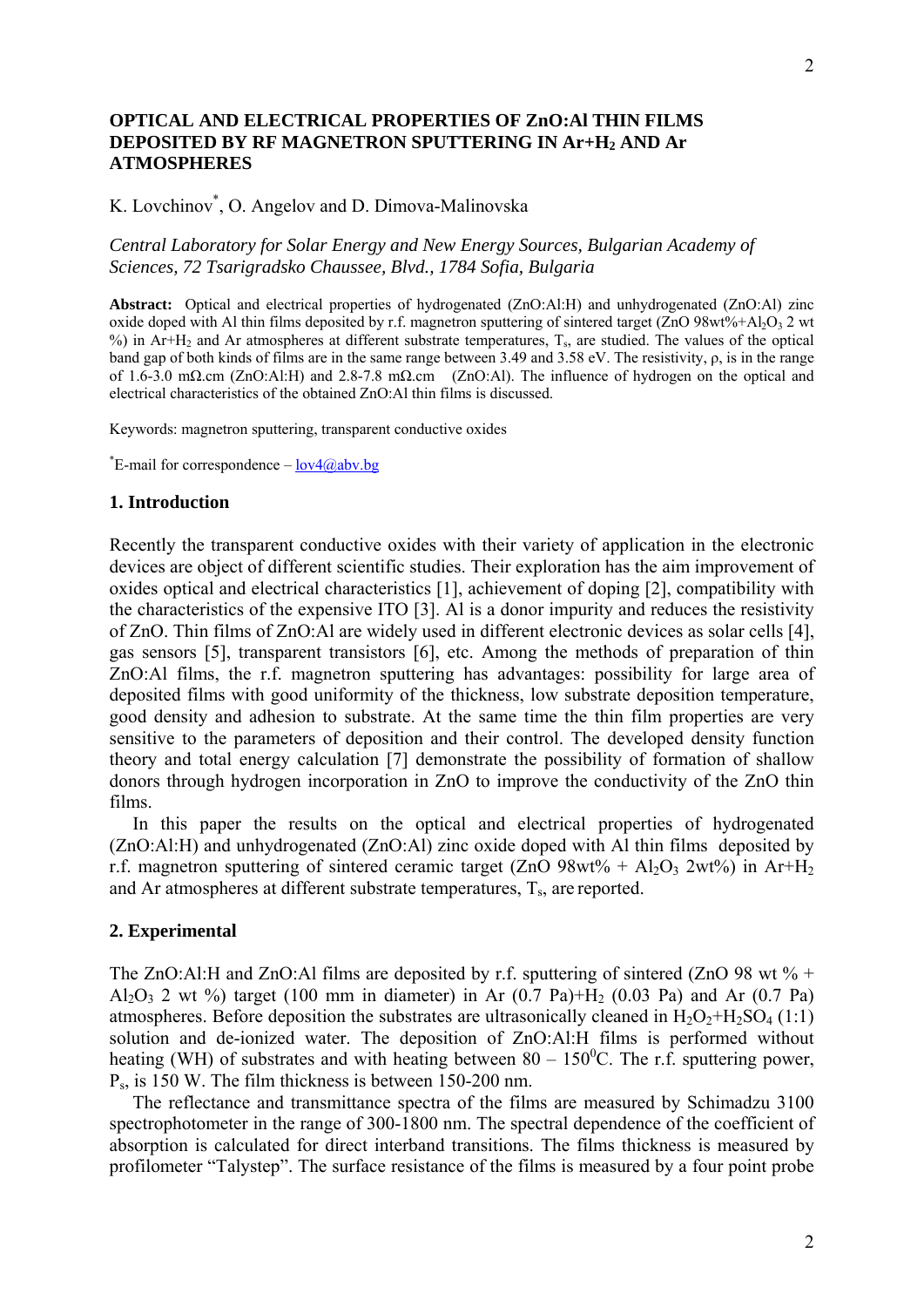method using Veeco apparatus and the resistivity,  $\rho$ , is calculated through the measured thickness.

#### **3. Results and discussion**

The transmittance and the absorption coefficient,  $\alpha$ , as a product  $(\alpha \cdot hv)^2$ , versus photon wavelength and energy, hν, of the obtained thin films ZnO:Al:H and ZnO:Al at different substrate temperatures,  $T_s$  are displayed in Figures 1a and 1b, Figure 2a and 2b, respectively.

The transmittance of  $ZnO:AI:H$  and  $ZnO:AI$  thin films deposited at different  $T_s$  (Figure 1a and Figure 2a) is higher than 90% in the wavelength range between 550-1200 nm.

The spectral dependence of the absorption coefficient,  $\alpha$ , (Figure 1b and Figure 2b) is calculated from transmittance and reflectance spectra by the equation [8]:

$$
\alpha_{\lambda} = (1/d) \cdot \ln[(1-R_{\lambda})^2/T_{\lambda}], \qquad (1)
$$

where  $R_{\lambda}$  – reflectance and  $T_{\lambda}$  – transmittance spectra, d – film thickness, [nm].

 The optical band gap of the ZnO:Al films is calculated for direct interband transitions at higher energies,  $hv>E_g$ , according to the Tauc formula [9]:

$$
\alpha(hv) = A [(hv-E_g)^{1/2}/hv]
$$
 (2),

where A is constant.

At photon energies hv $\leq E_{\rm g}$  the spectral dependence of  $\alpha$  is determined by the Urbach formula [10]:

$$
\alpha(hv) = \alpha_0 \exp[(hv - E_l)/E_0], \qquad (3)
$$

where  $\alpha_0$  – absorption coefficient at the edge E<sub>l</sub>, E<sub>0</sub> - the energy width of the Urbach tail, related to the film structural disorder. The dependence of the optical absorption coefficient in the Urbach tail is related to the electron-lattice interaction. Since the phonon number is fluctuating in thermal equilibrium, the band gap energy is also fluctuating resulting in an exponential tail below the average band gap energy.

 The refractive index of the films, n, is calculated from the transmittance spectra by the equation [11]:

$$
n = [N + (N2 - n02)1/2]1/2,
$$
 (4)

where  $N = (2n_0/T) - [(n_0 + 1)/2]$ .

In equation (4)  $n_0$  is the refractive index of the substrate and T is the value of the transmittance at every  $\lambda_{min}$ . The values of n are calculated for a wavelength in the range of 500-550 nm in dependence on the substrate temperature. The values of n are calculated to an accuracy of 3 %.

The calculated values of  $E_g$ ,  $E_0$ , resistivity,  $\rho$ , and refractiive index, n, for the ZnO:Al:H and ZnO:Al thin films deposited at a fixed sputtering power,  $P_s$ , in dependence on  $T_s$  are presented in Table 1 and Table 2, respectively. The values of  $E<sub>g</sub>$  and  $E<sub>0</sub>$  are calculated to an accuracy of 2%.

 Our previously published results demonstrate that the ZnO films deposited by magnetron sputtering, undoped and doped with Al, H, Er, Ta, are nanocrystalline with average grains size in nanometer scale (16-30 nm) [12, 13].

Comparison between the data for  $ZnO:AI:H$  and  $ZnO:AI$  deposited at different  $T_s$  shows that the values of the optical band gap,  $E_{g}$ , do not depend significantly on  $T_s$ . The changes are in the range of the calculation method accuracy.

 The resistivity of the ZnO:Al:H films has lower value compared to resistivity of the unhydrogenated ZnO:Al films. A first-principles investigation, based on density function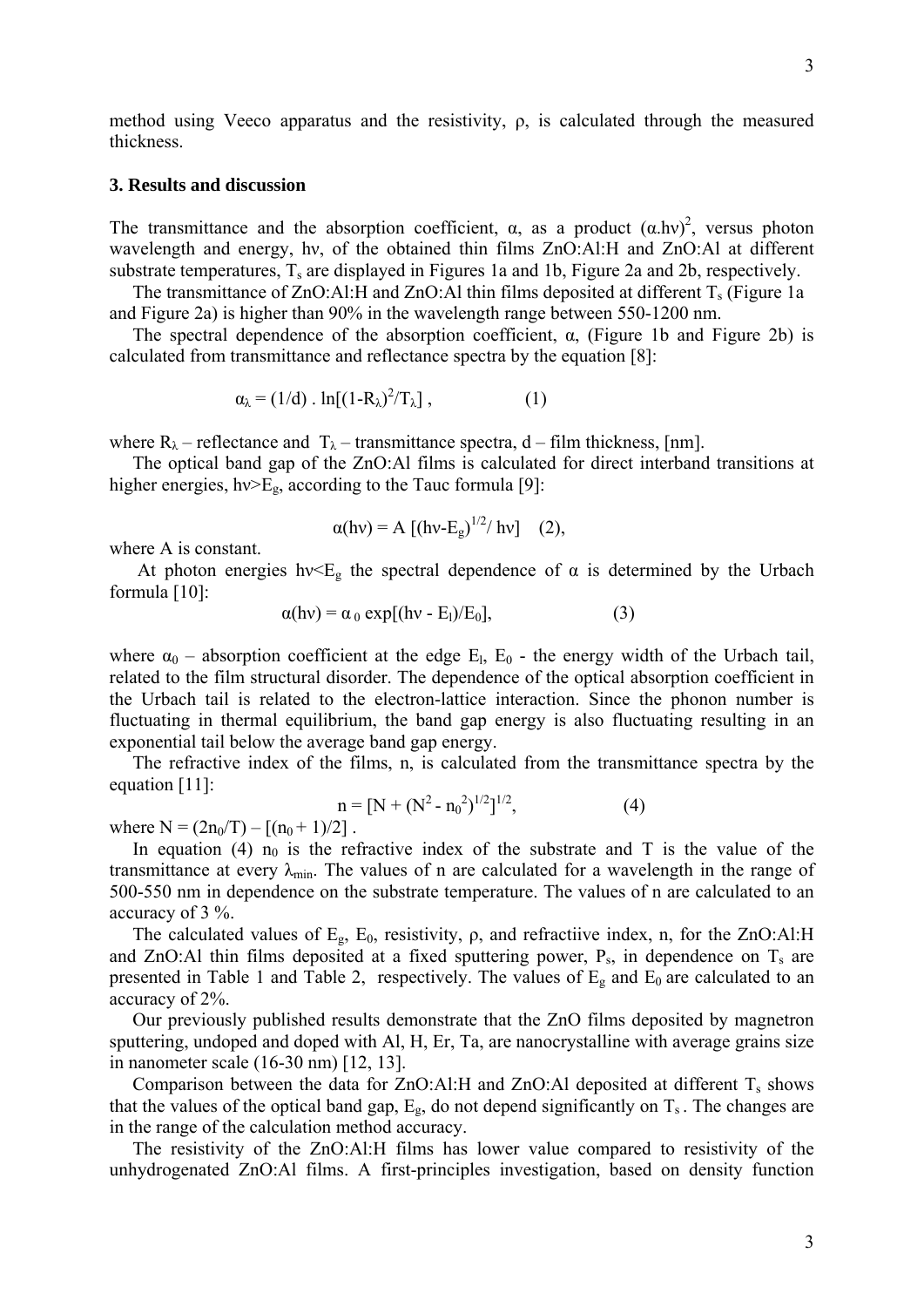theory, give strong evidence that hydrogen improves the conductivity of ZnO [7]. It can incorporate in high concentrations and behaves as a shallow donor [7]. It has to be noted that the experimental study of hydrogen in crystalline ZnO demonstrates that after annealing of ZnO crystal at  $200^{\circ}$ C in hydrogen atmosphere the conductivity increases due to indiffusion of hydrogen with activation energy of 0.91 eV [14]. The obtained results in the present work confirm the behavior of hydrogen as a donor impurity in ZnO thin films – the ZnO:Al:H films have lower values of the resistivity compared to ZnO:Al films.

The energy width of the Urbach tail,  $E_0$ , decreases with  $T_s$  increase which can be related to the improvement of the structural order in the films as reported in [12]. The refractive index, n, of ZnO:Al:H films have higher values than those of ZnO:Al films at all temperatures of deposition. This result could be explained with an introduction of weak polarization in the ZnO lattice due to slight increase in the length of Zn-O bonds as a result of formation of O-H bonds in the ZnO lattice [7], [15].

# **4. Conclusion**

The optical and electrical properties of hydrogenated (ZnO:Al:H) and unhydrogenated (ZnO:Al) zinc oxide thin films doped with Al deposited by r.f. sputtering in Ar (0.7 Pa) or Ar  $(0.7 \text{ Pa}) + \text{H}_2$  (0.03 Pa) atmospheres at different substrate temperature, T<sub>s</sub>, are studied. In the range of 550-1200 nm the transmission is higher than 90% for all deposited thin films. Comparison of the properties of ZnO:Al and ZnO:Al:H thin films shows that the optical band gaps does not depend on hydrogen incorporation in the ZnO:Al:H thin films. However, the ZnO:Al:H films have lower resistivity due to the incorporation of hydrogen during the deposition. The structural order of the film improves with increasing of deposition temperature as indicate the values of the Urbach energy. Hydrogenated ZnO:Al thin films have potential for application as transparent conductive oxides.

Acknowledgements: This work has been supported by the 7FP of EC- the Project NANO PV № 246331 and from the National Scientific Fund of Bulgaria - the Project D002-207/2008.

#### **Reference:**

[1] G.G. Valle, P. Hammer, S.H. Pulcinelli, and C.V. Santilli, *Journal of the European Ceramic Society*, **24**, (2004) 1009-1013.

[2] M. Tadatsugu, *Semiconductor Science and Technology* , **20** (2005) S35- S44.

[3] L.Y.Oh, M.C. Jeong, W. Lee, and J. M. Myoung, *J. Cryst. Growth* **274** (2005) 453-457.

[4] M. Berginski, J. Hüpkes, M. Schulte, G. Schöpe, H. Stiebig, B. Rech, and M. Wuttig, *J. Appl. Phys.*, **101** (2007) 074903- 074913.

[5] S. M. Chou, L. G. Teoh, W. H. Lai, Y. H. Su, and M. H. Hon , *Sensors* **6** (2006) 1420- 1427.

[6] C. H. Ahn, B. H. Kong, H. Kim, and H. K. Cho, *J. Electrochem. Soc.* **158** (2011) H170- H173

[7] C.G. Van der Walle, *Phys.Rev. Lett*. **85** (2000) 1012-1015.

[8] J. Pankove, *Optical processes in semiconductors* (Prentice-Hall, Inc., New Jersey, 1971). [9] D. Dragoman, and M. Dragoman, *Optical Characterization of Solids* (Springer-Verlag, Heidelberg, 2002).

[10] M. Girtan, and G. Folsher, *Surf. Coat. Technol*. **172** (2003) 242-250.

[11] R. Swanepoel, *J. Phys. E: Sci. Instrum*. **16 (**1983**)** 1214-1222.

[12] D. Dimova-Malinovska, O. Angelov, H. Nichev, M. Kamenova, and J.-C. Pivin, *JOAM* **9** (2007) 2512-2515.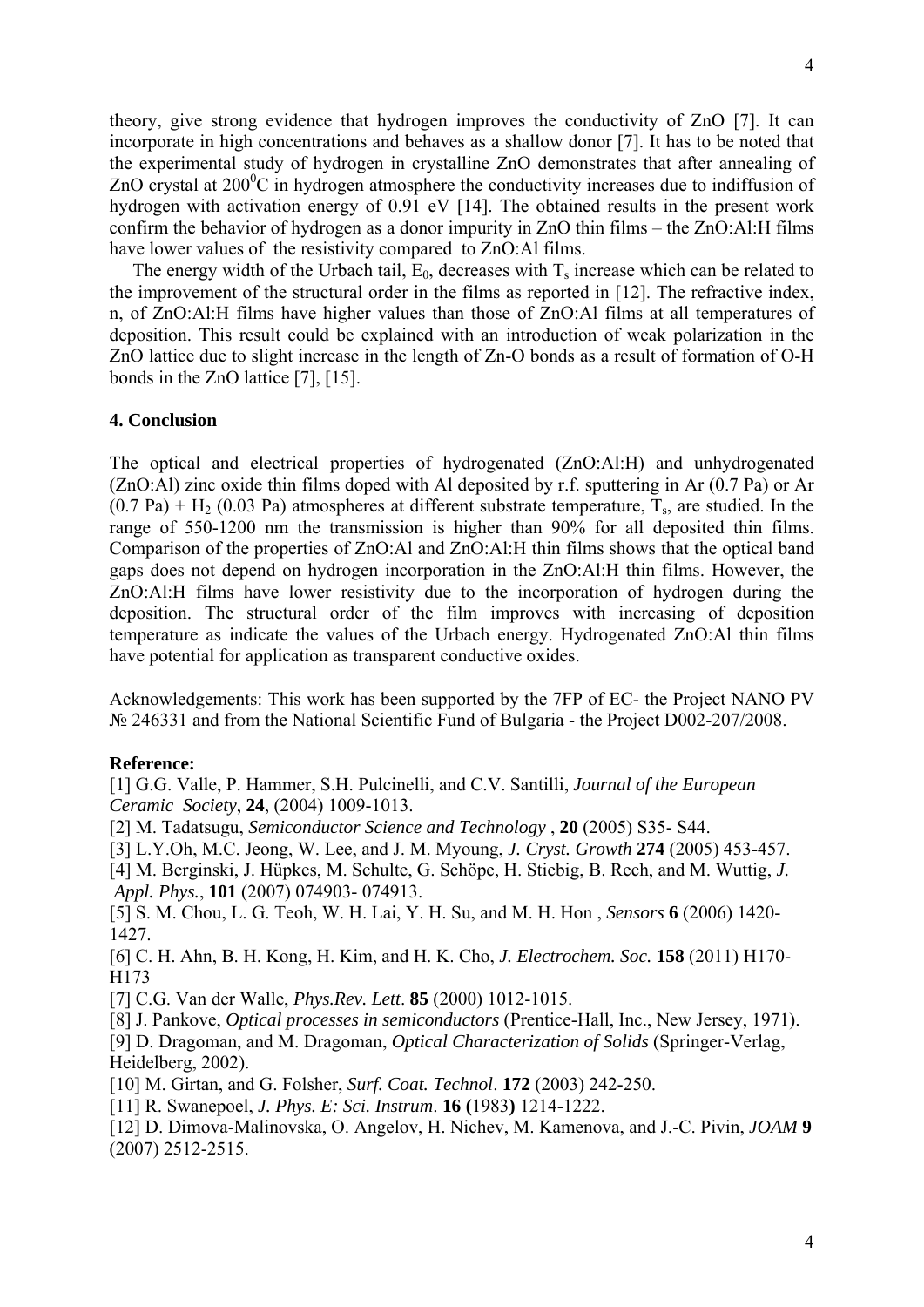[13 ] D. Dimova-Malinovska, H. Nichev, and O. Angelov, *Phys. Stat. Solidi (c)* **5** (2008) 3353-3357.

[14] E. Mollwo, *Z. Phys*. **138** (1954) 478

[15] B.O. Seraphin, *Solar Energy Conversion* (Springer-Verlag, Berlin, Heidelberg, 1979).

# **Figure captions**

**Figure 1.** Transmittance (a) and dependence of  $(\alpha \cdot h\nu)^2$  on the energy (b) for ZnO:Al:H thin films deposited at different  $T_s$ . The inset in (b) shows the dependence of ln  $\alpha$  on the energy. **Figure 2.** Transmittance (a) and dependence of  $(\alpha \cdot h\nu)^2$  on the energy (b) for ZnO:Al thin films deposited at different  $T_s$ . The inset in (b) shows the dependence of ln  $\alpha$  on the energy. **Table 1.** The calculated values of optical band gap,  $E_g$ , the Urbach tail energy width,  $E_0$ , the resistivity, ρ, and the refractive index, n, of ZnO:Al:H films deposited at a fixed sputtering

power,  $P_s$ , in dependence on  $T_s$ 

**Table 2.** The calculated values of optical band gap,  $E_g$ , the Urbach tail energy width,  $E_0$ , the resistivity, ρ, and the refractive index, n, of ZnO:Al films deposited at a fixed sputtering power,  $P_s$ , in dependence on  $T_s$ .